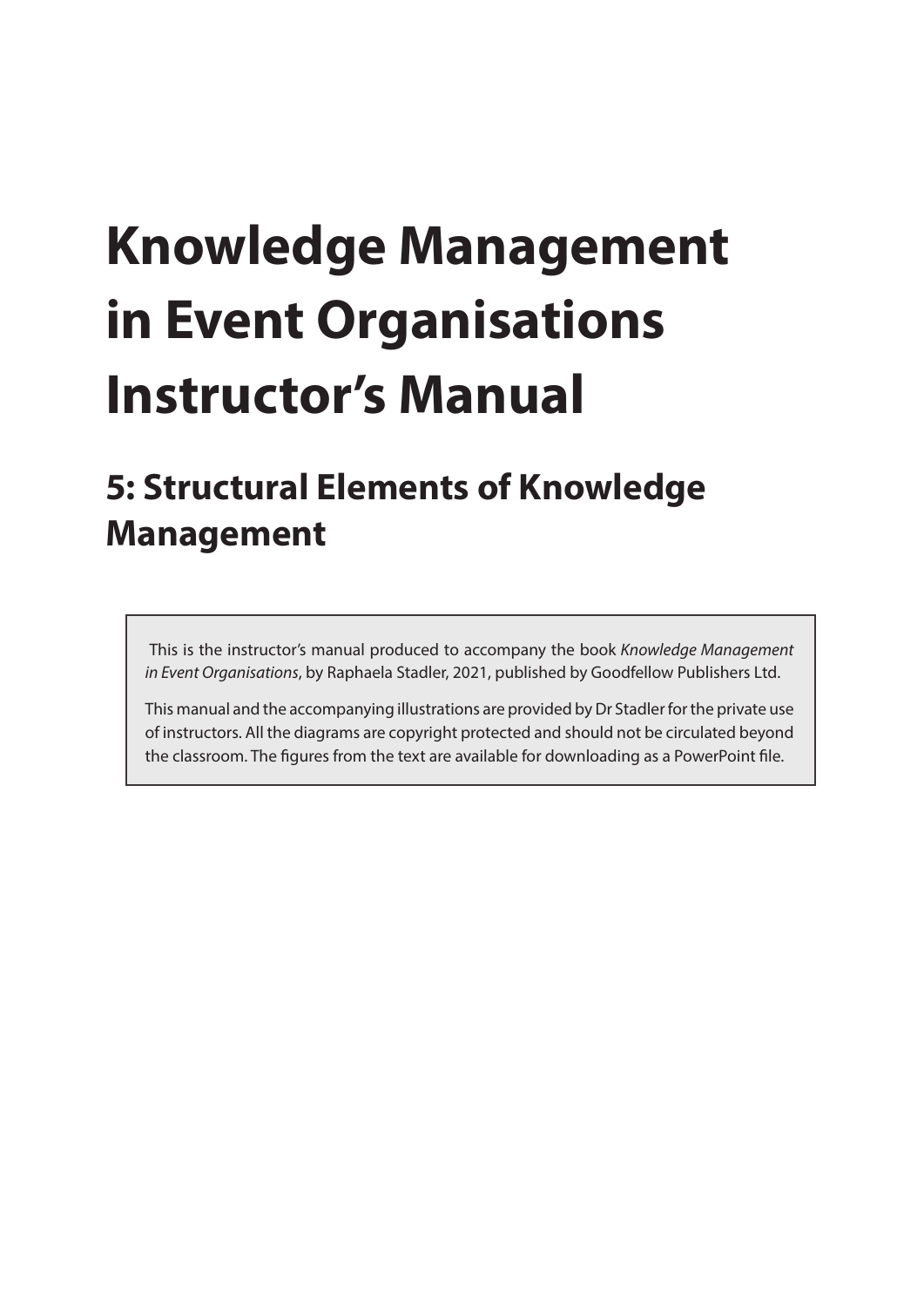# **Chapter 5: Structural Elements of Knowledge Management**

# **Lecture 7**

# **Learning objectives**

- $\Box$  Discuss key human resource management strategies in relation to knowledge management
- $\Box$  Understand hierarchical and non-hierarchical structures for knowledge management
- $\square$  Explore the value of inter-disciplinary teams for effective knowledge management
- $\Box$  Define different knowledge management roles and responsibilities within teams and organisations

### **Introduction**

Lecture 7 can be taught in one of two ways: the first part of the lecture should either focus on the relationship between human resource management and knowledge management (see Figure 5.1 below), or on hierarchical structures and the difference between topdown, bottom-up, and middle-up-down knowledge management (see Table 5.1). Both can easily be applied to event examples and students' own experience. Either way this will provide students with an overview of some of the structural elements of knowledge management, and the rest of the lecture as well as a more specific focus on the value of interdisciplinary teams/pods and an understanding of knowledge management roles and responsibilities can be developed from there.





**Figure 5.1:** Human resource management and knowledge management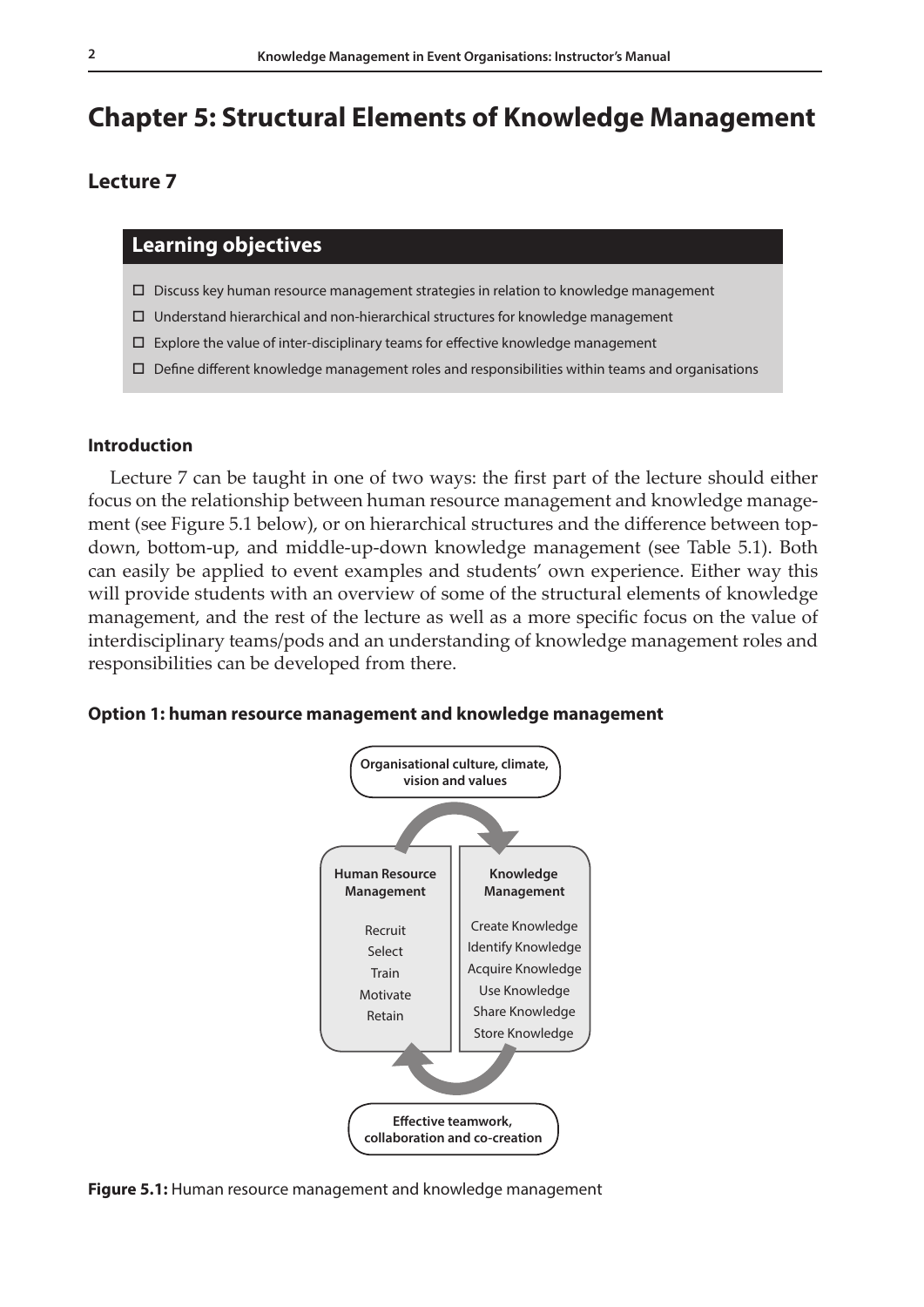Research suggests that HRM and knowledge management are closely related, and effective knowledge management partly depends on: recruiting and selecting the 'right' people for the job (do they have enough previous knowledge and experience for doing the job?); ensuring they are trained according to their individual needs and specifics of the job (what additional knowledge do they need to gain/acquire/create in order to be able to do their job?); motivated to do their job (and also motivated to share their knowledge with others, communicate and collaborate effectively); and retained (so that knowledge does not get lost).

# **Option 2: hierarchical structures and the difference between top-down, bottom-up, and middle-up-down knowledge management**

Top-down and bottom-up management have both been identified as structures that do not necessarily support effective knowledge management. In top-down organisations (very hierarchical), only top management are creating new knowledge, while middle managers create the operational conditions, which front-line employees implement in their day-to-day practices in mainly routine work. At the lower levels therefore, the emphasis is on information management, rather than knowledge management. In bottom-up management approaches, on the other hand, front-line employees tend to create a lot of new knowledge, but most of it is individual knowledge and does not get passed on to other members of the team/organisation. Top management do not provide much instruction or orders, they simply let front-line employees do their tasks. Whilst this creates a lot of autonomy, it is not an effective approach to knowledge management either.

Rather, the idea of middle-up-down management has been introduced as the most beneficial approach to knowledge management: here middle managers are at the centre of knowledge creation, and they then move this knowledge both up to the top, as well as down to the front-line, where in turn it is further adapted either in terms of strategic knowledge (top), or operational and task-oriented knowledge (bottom). Any problems encountered at the top (e.g. in terms of organisational vision or values) can be passed down again to the middle-managers and converted by them before moving it on to the front-line. At the same time, any issues at the lowest level can move up the pyramid through middle managers converting them into broader concepts or ideas for the organisation as a whole. Table 5.1 summarises the three different approaches and provides an event-related example for each.

|                  | Top-down                     | Bottom-up               | Middle-up-down                |
|------------------|------------------------------|-------------------------|-------------------------------|
| Knowledge        | Top management               | Entrepreneurial         | Teams and middle managers     |
| creation through |                              | individuals             | (knowledge engineers)         |
| <b>Structure</b> | Hierarchical                 | Project teams and/or    | Combination of hierarchy and  |
|                  |                              | informal networks       | task force                    |
| <b>Focus on</b>  | Explicit knowledge stored    | Tacit knowledge         | Combination of explicit and   |
|                  | in databases, manuals or     | embodied by individuals | tacit knowledge within an     |
|                  | checklists                   |                         | organisational knowledge base |
| <b>Event</b>     | Directors, managers, or      | Seasonal staff and      | Team or project leaders as    |
| organisation     | permanent staff in charge of | volunteers largely      | coordinators                  |
| example          | decision-making              | autonomous              |                               |

**Table 5.1:** Comparison of top-down, bottom-up and middle-up-down approaches to knowledge management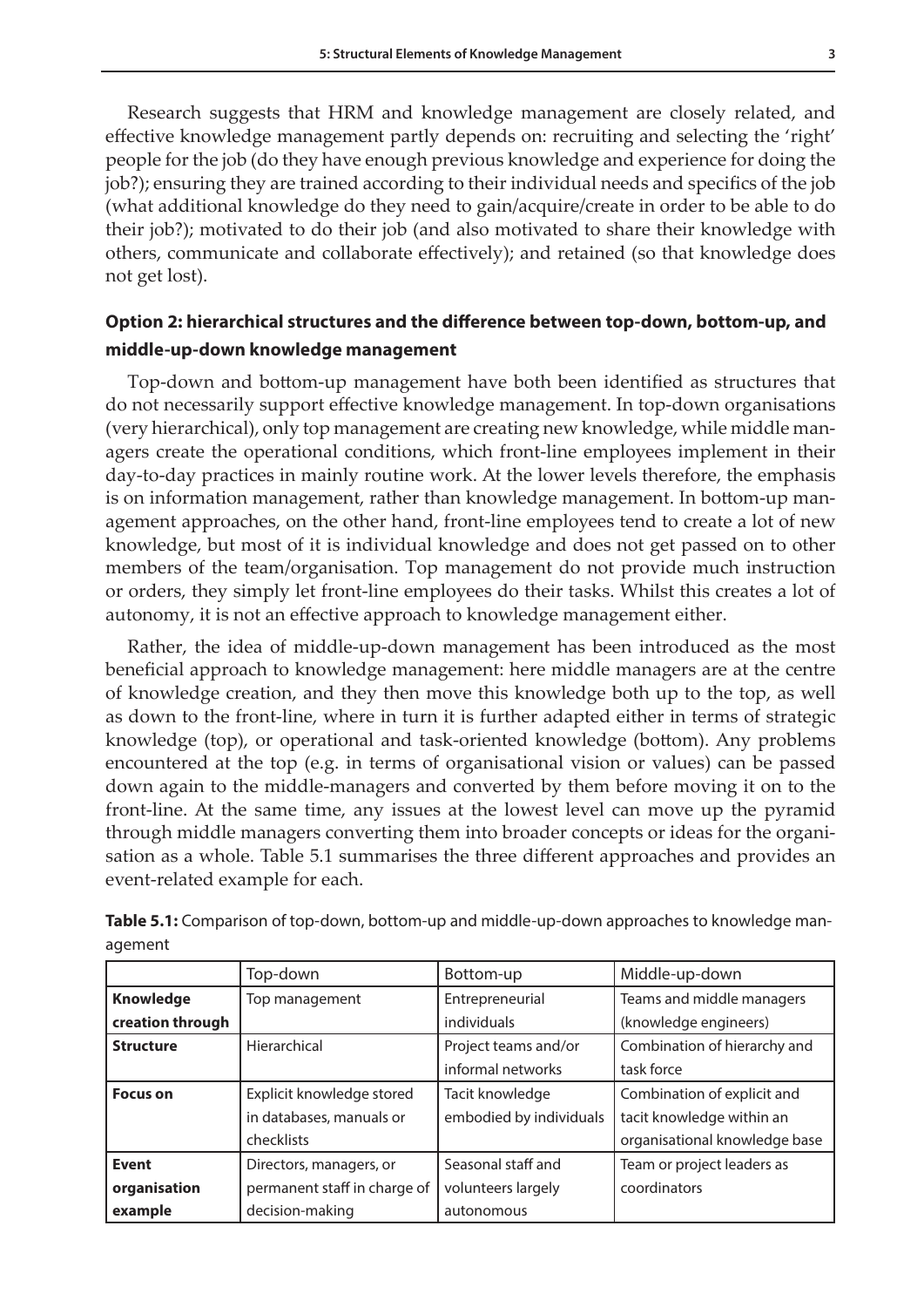### **Interdisciplinary teams and pods**

Based on the HRM strategies and the structure of the organisation as a whole, different team structures can then be developed. In the broader management literature, it has been highlighted that interdisciplinary and diverse group/team structures can be beneficial in terms of the creation of new knowledge and hence innovation. This can be formal groups, such as interdisciplinary pods, or informal groups, such as communities-of-practice (as discussed in Chapter 4); and they can enhance the flow of knowledge both horizontally as well as vertically.

Students should be reminded that in event and festival organisations, seasonal staff members are usually put together in teams around functional areas, such as technical staff forming a team and marketing forming another team. This, however, makes it difficult to effectively transfer know-how across the teams, particularly when the tasks are complex. Interdisciplinary and diverse teams can therefore be more beneficial for sharing knowledge and for creating new knowledge. Figure 5.2 from the Queensland Music Festival case study in the book provides one such example of how teams could be created **1: Introduction, Concepts and Definitions 105** in interdisciplinrary pods with one producer, one project coordinator, and one technical manager each. The marketing team in this example is still central and works across the three different pods to see some connections and shared ideas that can then be implemented at the organisational level.



#### **Artistic Director and Executive Director**

**Figure 5.2:** Interdisciplinary pod structure at QMF

A task for students at this point could be to come up with their own interdisciplinary structure for an event of their choice. They should be encouraged to draw a visual representation (e.g. on a flip chart, whiteboard, or similar) of the interdisciplinary structure they have come up with and present it to the class.